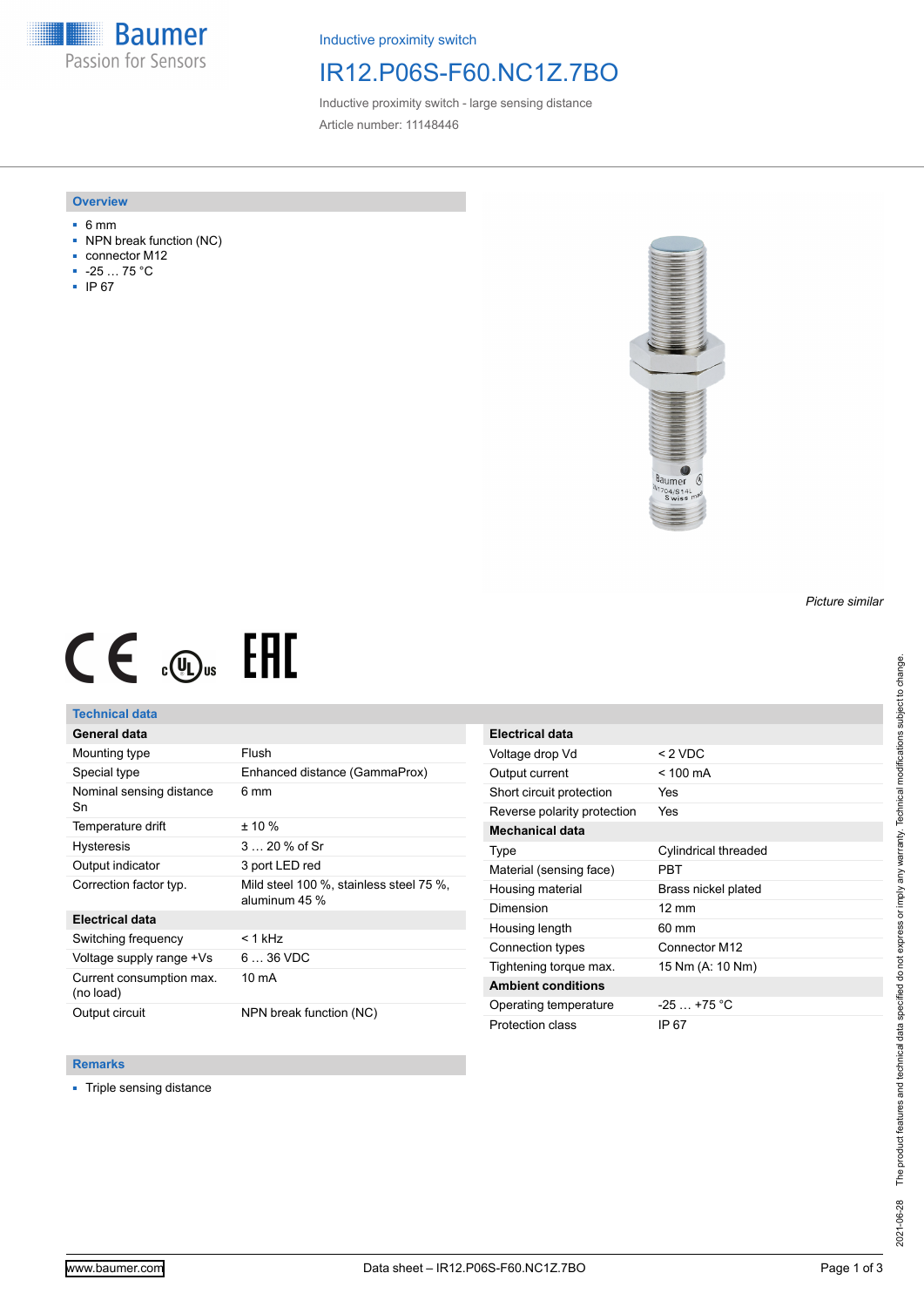

Inductive proximity switch

# IR12.P06S-F60.NC1Z.7BO

Inductive proximity switch - large sensing distance Article number: 11148446

## **Dimension drawing**





**Correction factors for different mounting situation (approx.)**



| Mounting material | Correction factor |
|-------------------|-------------------|
| Mild steel        | $100 \%$          |
| Stainless steel   | $100\%$           |
| Aluminum          | $100\%$           |



| Mounting material | Correction factor |
|-------------------|-------------------|
| Mild steel        | $100\%$           |
| Stainless steel   | $95\%$            |
| Aluminum          | 95%               |



| Mounting material | Correction factor |
|-------------------|-------------------|
| Mild steel        | not possible      |
| Stainless steel   | 95%               |
| Aluminum          | 80%               |